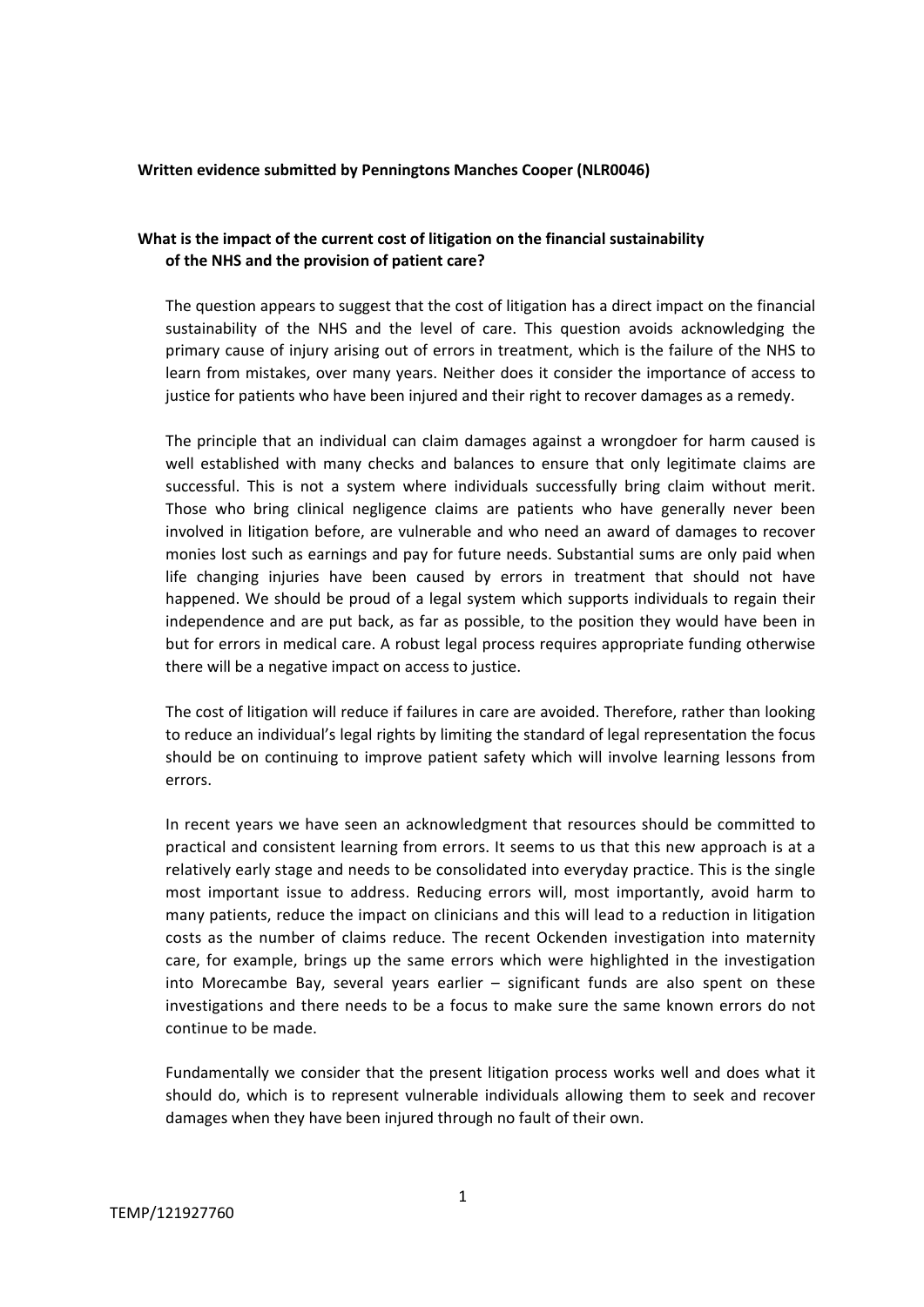However, we have made suggestions below on areas of litigation which could be improved.

- **What are the key changes the government should consider as part of its review of clinical negligence litigation? In particular**
	- o **What changes should be made to the way that compensation is awarded in clinical negligence claims in order to promote learning and avoid the same problems being repeated elsewhere in the system?**

We do not agree that the way compensation is awarded in clinical negligence claims has a significant impact on learning. However, it is very clear to us that there are many lessons that could be learnt as a result of the litigation process and there has been a failure to make use of the information available for the benefit of patients.

*Example: A recent example, in our practice, is a case we settled in September 2021 relating to a hospital failing to prescribe the correct 10-day course of anti-coagulant medication to a lady after her c-section. She was told upon discharge she didn't need to go home with any more medication. She suffered a blood clot and sustained injury. The Trust admitted breach of duty. They said that lessons had been learned and practices changed. We were saddened to hear, just days after we settled this claim, of another case where the same thing happened, some time after our client's case at the same hospital. This client wasn't prescribed the correct 10-day course of anticoagulant medication after a c-section and suffered a blood clot. She was told upon discharge that she didn't need to go home with any more medication. This is a prime example of how the costs involved in this second case and an injury to a patient could have been avoided had there been appropriate learning by the Defendant Trust in our first case*

There are opportunities to learn from mistakes during the course of the litigation, for instance:

- Letter of Notification: letters have not been acted upon with a view to improving patient safety and learning lessons at an early stage, the only focus has been litigation.
- Letter of Claim: letters have not been acted upon with a view to improving patient safety and learning lessons at an early stage. In addition, there is a worrying rise in the number of Letters of Response we receive where there is a complete denial of liability despite a subsequent complete admission of liability at the Defence stage. We think any investigation needs to consider the reasons why admissions made at the Defence stage are not being made earlier on in the Letter of Response. There are clear savings to be made here where the costs of issuing and serving a claim could be avoided. Perhaps there should be an internal reporting system for when cases are denied in the pre-action stages and then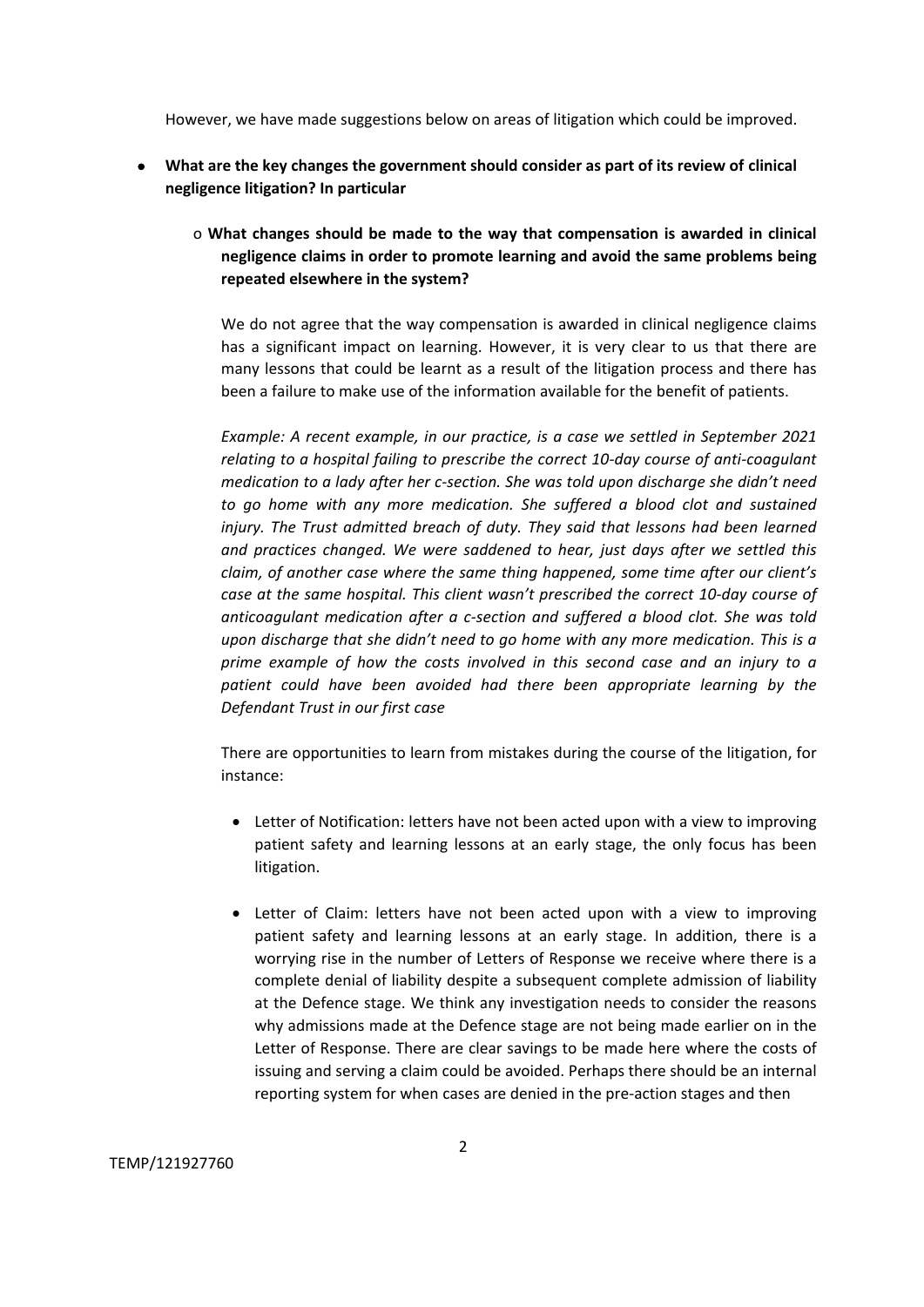admitted in full at Defence and the Claimant asked for a breakdown of the costs incurred between Letter of Response and Defence for this to be reported back to an internal system where this data can be collected and analysed.

- Receipt of defendant expert reports by the litigation team and the exchange of expert reports between the parties appear to be dealt with purely with a focus on litigation rather than feeding back for the purposes of patient safety.
- Mediation in recent years we have noted more frequent involvement by the trust when a representative has been sent to observe mediation and/ or settlement meetings with a view to acknowledging errors and learning from mistakes. This is a welcome development and we believe it is an attempt to deal with the criticism that trusts (and/ or members of staff) have made, that they have not been involved in the litigation process or informed of the outcome meaning that the opportunity to learn lessons has been missed.
- Claimant solicitors are rarely asked to provide their assistance in relation to patient safety even after litigation has concluded. This is a missed opportunity.

In conclusion we do not consider that the way compensation is awarded in clinical negligence claims should change but we do consider that litigation can promote learning if medical evidence available during the course of litigation or at conclusion is analysed independently.

# o **How can clinical negligence processes be simplified so that patients can receive redress more quickly?**

The *COVID-19 Clinical Negligence Claims Protocol 2019* is an example of a helpful collaborative approach between claimant and defendant lawyers.

The *SCIL scheme* prepared to encourage efficiency of the administration of lower value claims will assist to simplify the process of litigation, where appropriate.

*No fault Compensation Schemes* - compensation remains to put the injured person back into the position they would have been in but for the negligence, as far as possible. Any suggestion that there should be a discount to the damages paid (which would be inevitable in a "No Fault" scheme) is inconsistent with this principle.

In our day-to-day practice, we have noted a number of points which would, however, improve the litigation process:

TEMP/121927760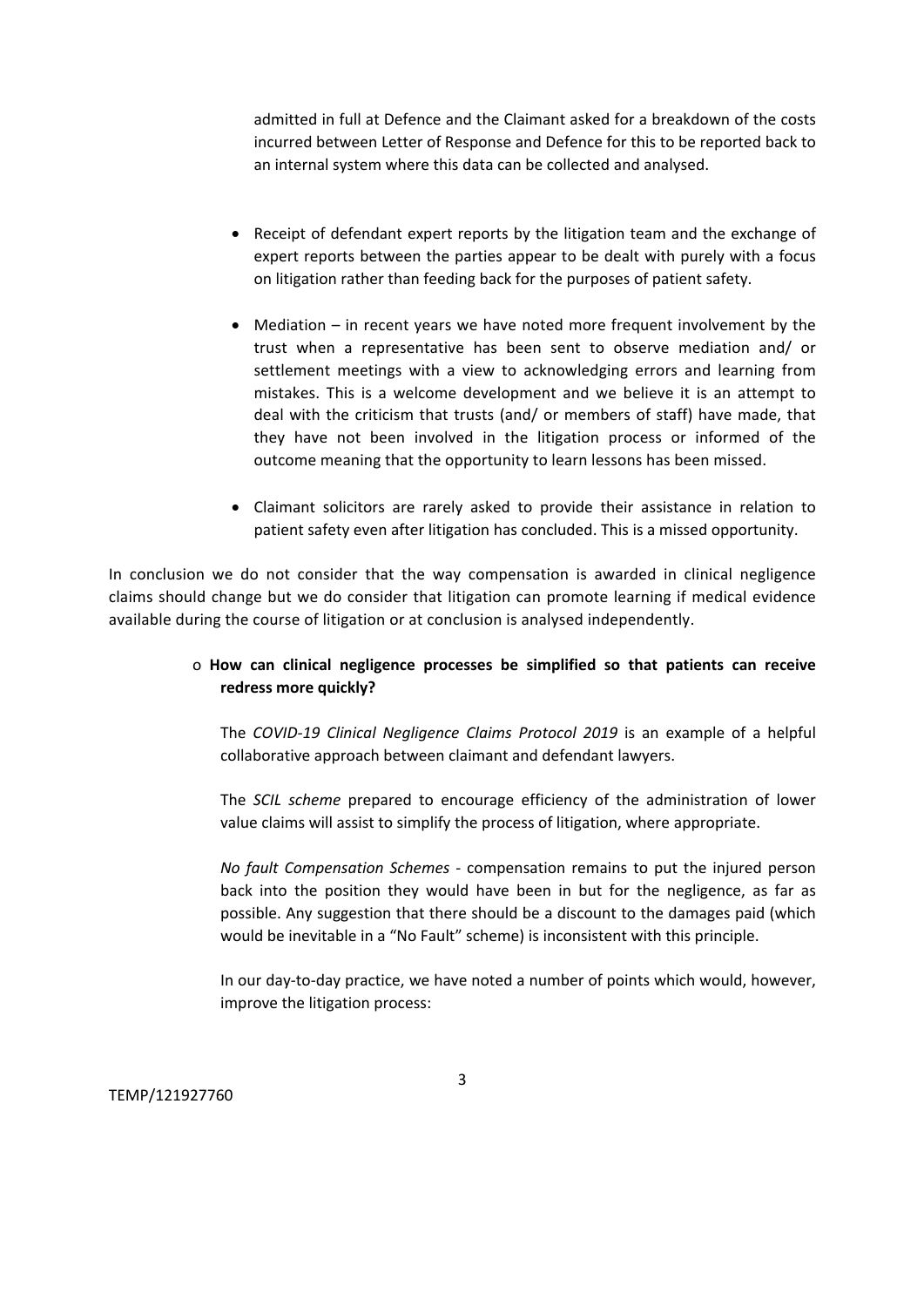- Defendants need to engage with claims at an earlier stage, commencing their own investigations promptly and responding within protocol timescales or agreed extensions. They should not wait until court proceedings have been issued, and the court fee incurred, to engage with the case and properly investigate it. Appropriate attention given at the outset would lead to early resolution of many cases without the need to issue court proceedings and without the associated time and costs.
- When early investigations do take place, for instance HSIB investigations, these should lead to earlier admissions by NHSR, where appropriate. An offer to settle a claim should be explained and supported by evidence and explanation. Too often an offer to settle, with a detailed explanation of the value of the claim by the claimant, is met with a Part 36 Offer which is considerably lower and without any explanation or comment on the claimant's evidence. This is a cynical tactic when it is clear that evidence is available to the defendant but it chooses not to enter into negotiations "on a level playing field". This often leads to delay in reaching a settlement because the defendant fails to enter into dialogue.
- Independent experts should be instructed at an early stage and asked to consider all relevant evidence with necessary fees paid and their time should not be capped unreasonably. Using a fixed grid for fees encourages incomplete analysis and leads to the provision of unreliable evidence. Appropriate fees paid at an earlier stage will reduce costs in the long term. It is false economy to cap expert fees in this way and leads to increased costs at a later stage.
- Use of mediation is helpful. However, more often than not, evidence from the defendant is provided very late in the day – sometimes a day or so before the mediation is due to take place. In addition, it is not unusual for a mediation to be postponed if the defendant is not able to comply with an agreed timetable. This causes additional costs and delay.

We have, of course, experienced very helpful and collaborative approaches by defendants and this inevitably increases the prospects of resolution and reduces costs. Our impression is that a collaborative approach is achieved when specialist and experienced solicitors are instructed on each side.

# o **How can collaboration between legal advisors be strengthened to encourage early and constructive engagement between the parties?**

SCIL, AvMA and NHSR and APIL are working together, when it is appropriate to do so.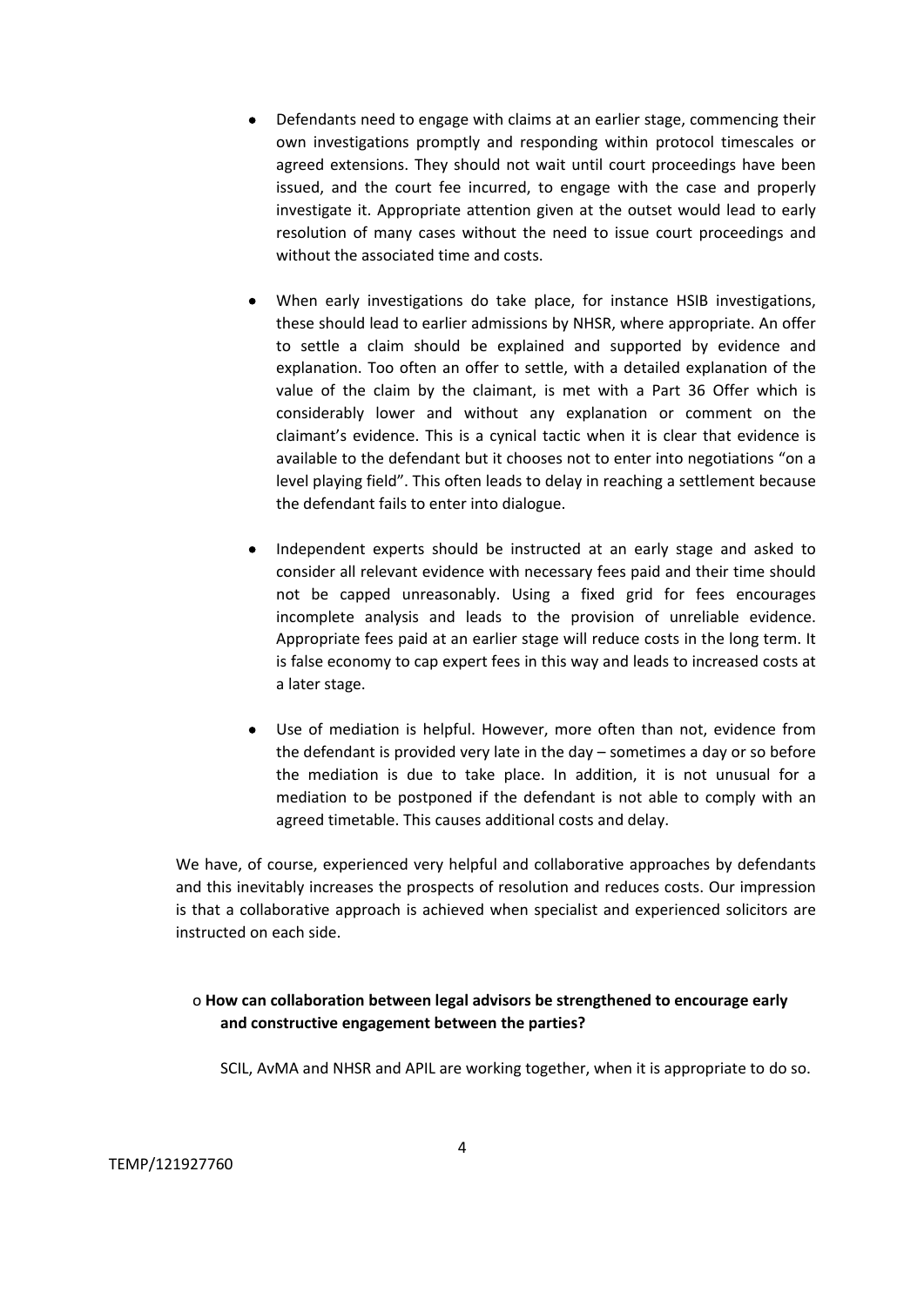On individual cases, collaboration is considerably hampered if those making decisions do not have sufficient expertise and considerably improved if they do. The majority of claimant solicitors dealing with this work are either AvMA or Law Society panel. The defendant panel firms appear to have less consistency of fee earner and we observe solicitors running cases who either do not have sufficient experience or authority to make decisions on the progress of a case. In addition, there appears to be duplication when a fee earner has to refer decisions to a case handler. Removing layers of decision making would assist.

It is important that defendant panel solicitors are instructed as early as possible with adequate instructions and authority to settle. Panel solicitors should have the ability to engage with the case and understand issues so that productive discussions can take place early on. The current protocol of engaging by email and being as collaborative as possible is assisting.

### **o What role could an expanded Early Notification Scheme play in improving transparency and efficiency system-wide?**

ENS is a litigation tool and therefore not a scheme set up to improve systems. It can and should provide examples of systems failure but it is not independent as it is operated by NHSR. HSIB is intended to provide independent investigation. It is better placed to work to improve transparency and efficiency. However, there are delays in the investigation and analysis of lessons learned should be available more quickly and communicated more widely to senior managers and those involved in day-today care.

HSIB needs funding and the power to follow up when recommendations are made to ensure they are implemented. HSIB will require more funds in order to do this work and needs to remain independent of NHSR.

**o The government has reiterated its intention to extend fixed recoverable costs which limit the amount that can be paid out to meet legal costs, to clinical negligence cases with settlements of less than £25,000. At what level should these fixed recoverable costs be set and are there any circumstances in which they should not apply to low value clinical negligence cases?**

The SCIL scheme, offers a solution to lower value claims without the associated fixing of costs. It is suggested that a pilot of the scheme is necessary and arguments have been set out as to why a fixed costs scheme would not lead to access to justice.

Points made previously are that fixed costs are unworkable because the rates proposed are inadequate to provide access to justice. This is a complex area of work relating to criticism of professional practice. The costs involved in establishing a successful claim are not necessarily linked to the damages awarded; they will reflect the complexity of medical and legal issues. Limiting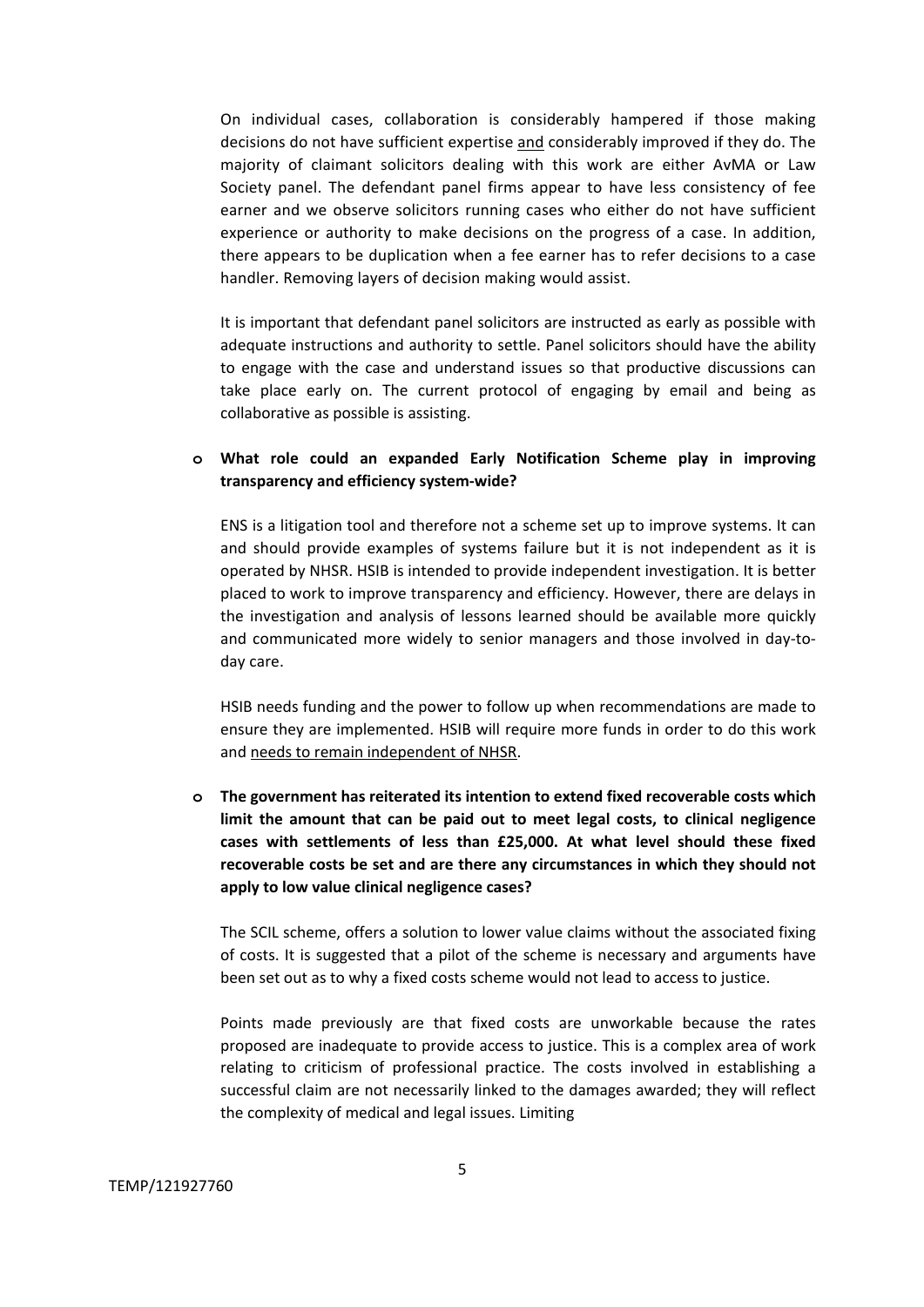the reasonable time taken to prepare a case means that cases with merit will be at risk. Furthermore, the level of costs incurred is impacted hugely by the conduct of the defendant, namely the liability stance taken, how quick defendants are to respond and engage appropriately and how co-operative and pragmatic they are generally. Fixed costs for cases of £25,000 or under significantly impacts access to justice for the most vulnerable members of society, and often in situations where the outcome has been the most harm. Where young children, the elderly or disabled die because of negligent care, claims are often of low financial value, but are of great importance to their families and to the public, to gain an understanding of what went wrong and to ensure that such significant harm does not happen again. Limiting costs in these claims will make it more challenging for them to be brought, for necessary detailed investigations to be undertaken and, therefore, for lessons to be learnt as a result of the litigation and for families to receive justice.

A fixed costs scheme could easily be abused by defendants deliberately not cooperating thereby running a claimant into the field of cost disproportionality such that they cannot proceed and are then denied access to justice.

#### o **To what extent does the adversarial nature of the current clinical negligence system create a "blame culture" which effects medical advice and decision making?**

A "blame culture" is not a concept that specialist solicitors recognise. Blame culture suggests cases are brought without justification and this does not reflect the day-today practice of specialist solicitors who investigate claims and would not accept instructions to pursue a case unless it has been carefully considered and is supported by expert evidence. Claimant's solicitors would not benefit financially from a "blame culture" as unmeritorious claims do not succeed and costs are not then recovered. The process is not about apportioning "blame" but recognising what has gone wrong and compensating individuals for their injury. As stated throughout this document it also has the potential to encourage lesson learning and improve patient safety if alerts to errors in treatment are acted upon quickly.

Focusing on individual blame is not productive, mistakes happen and those mistakes should be acknowledged and learnt from so that they are avoided going forwards. Many claims are against Trusts, not individuals, and this fact also goes against the suggestion of a "blame culture" in litigation. Our approach to claims acknowledges that where harm occurs it is very rarely as a result of one individual error.

There have been instances of adverse reaction to "whistleblowing" within the NHS leading to bullying and discrimination and it is our impression that clinicians are much more concerned about the response of the GMC and the reaction of their employers when an error has occurred and not the litigation process itself.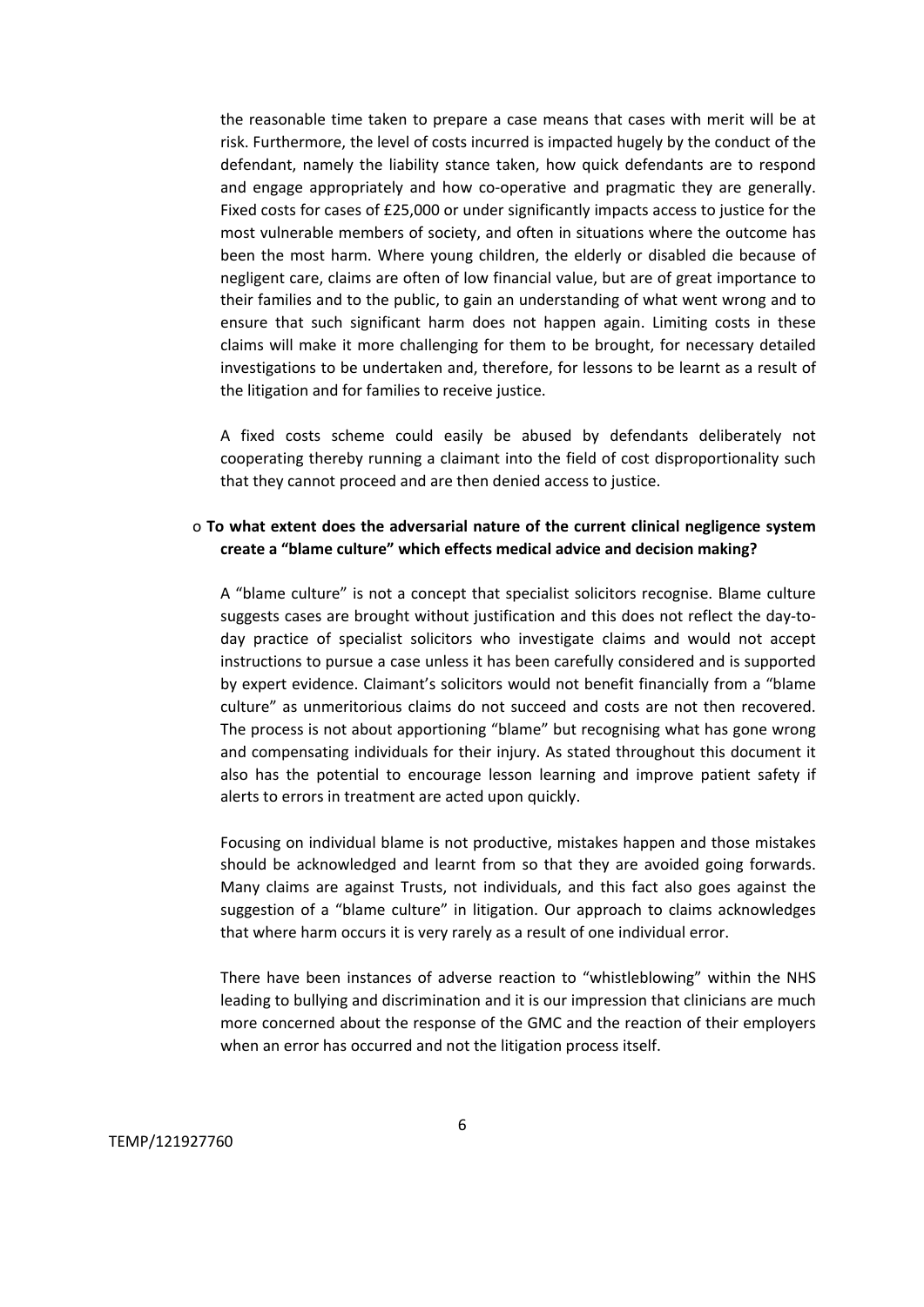### **o How important is it that any clinical negligence system encourages lesson learning and commitment to change as the result of any action?**

The purpose of litigation is to compensate individuals and place them in the position they would have been in, as far as possible, but for the negligence. The purpose is not to encourage lesson learning however it has been evident for many years that the outcome of litigation can have a positive impact on patient safety, provided the NHS takes note and is willing to listen. Patients say that they would not want anyone else to go through what they have been through, so learning and training is important, but this is separate and distinct from the award of damages.

### **o What changes should be made to clinical negligence claims to enable and move away from blame culture and towards a learning culture in the NHS?**

See above. We do not agree that a blame culture arises as a result of the management of clinical negligence litigation.

# **o How can the Healthcare Safety Investigation Branch work to improve short term responses to patient safety incidences and therefore reduce the number of those who are forced to pursue litigation as a means of obtaining non-financial remedies?**

Patients do not pursue litigation for non-financial remedies. If injured they seek damages to assist them gain a reasonable quality of life after negligent injury or death, which frequently also causes financial hardship for the family. Those entitled to compensation should be able to pursue a claim. It is of course true that lessons can be learnt from "near misses" where an error has taken place but damage has not been caused. Suggestions to improve HSIB's role are set out above, including funding to follow up on recommendations made.

#### **o What legislative changes would be required to support these changes?**

The current tort system, not limited to clinical negligence cases, is robust. A fundamental change is not needed. However, any suggestion that clinical negligence cases should be singled out could not be justified when it appears the primary purpose is to reduce the justifiable costs of the litigation process, and fair compensation to injured parties, rather than focusing on the cause of litigation claims which is the failure to learn from mistakes and improve patient safety.

# **o Fixed recoverable costs in low value clinical negligence claims: at what level should fixed recoverable costs be set and in what circumstances should FRC not apply to low value clinical negligence claims?**